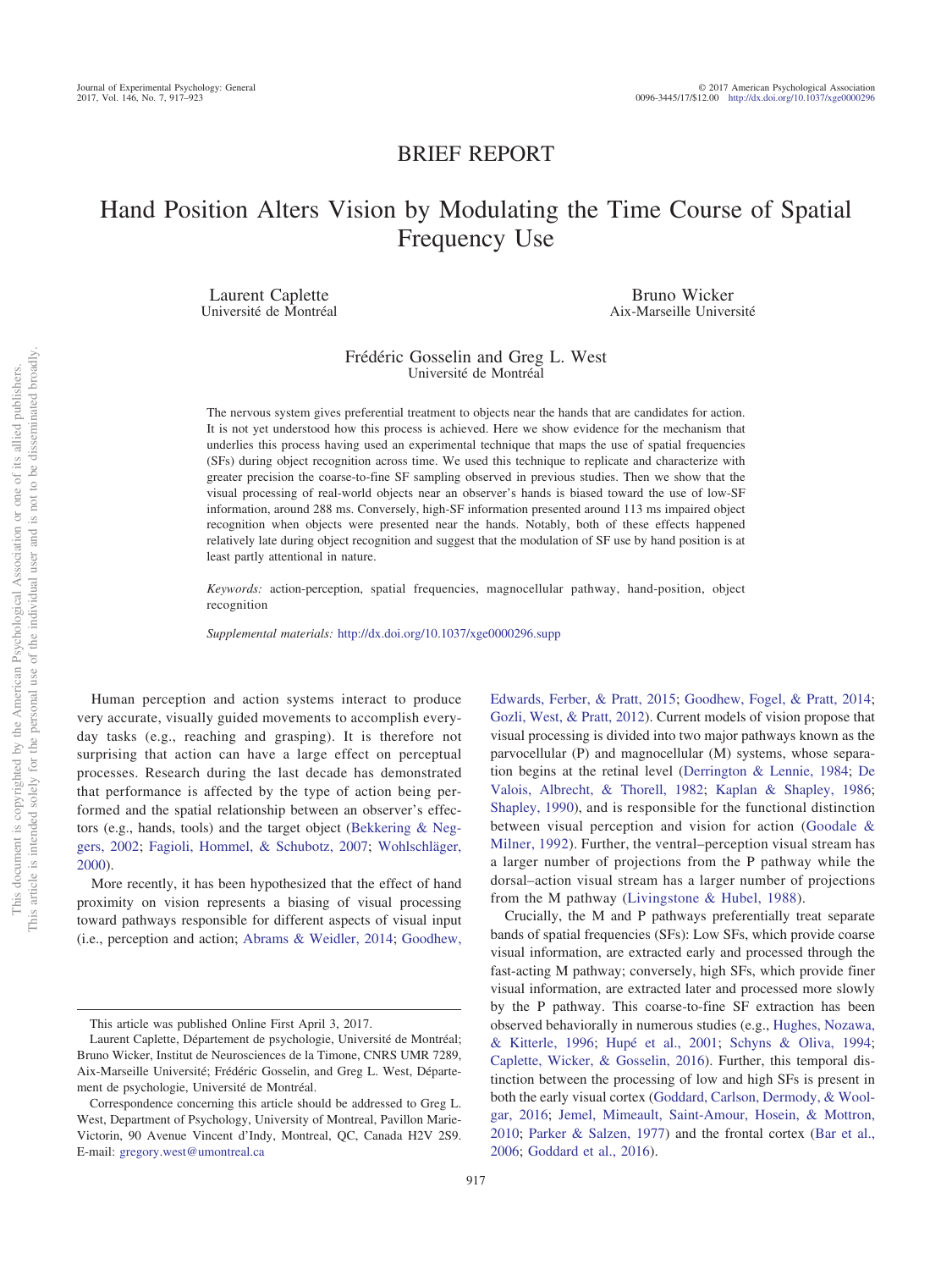A growing body of evidence suggests that hand position near a stimulus can bias visual processing toward the action-oriented M pathway, which preferentially treats low SFs, and impair the processing of high-SF information conducted along the perception-oriented P pathway [\(Abrams & Weidler, 2014;](#page-5-2) [Goodhew et al., 2014;](#page-5-4) [2015;](#page-5-3) [Gozli et al., 2012\)](#page-5-5). This mechanism is hypothesized to facilitate precise interaction with objects that are candidates for action by up-signaling visual information conducted along the dorsal–action M pathway, and down-signaling perceptual information along the P pathway (see [Goodhew et al., 2015,](#page-5-3) for a review).

At this point, many aspects of the effect of hand position on SF sampling remain unclear, i.e., (a) What specific SF bands during visual processing are differentially affected by hand position? (b) What is the impact of hand position on the visual treatment of ecologically valid objects that people would find in their everyday lives? And notably, (c) at which stage or stages of object recognition does hand position affect SF sampling? To address these research questions, we employed a technique that maps, with unprecedented resolution, the use of SFs contained in everyday objects across time. More specifically, we created dynamic stimuli from still images (e.g., a bench, a pale, a plant, a wrapped gift, a cake), which were presented as 333-ms videos that randomly revealed SF bands (ranging from 0.5 to 128 cycles per image [cpi]) at variable time points (ranging from early to late time points within the video). In Experiment 1, we tested the value and reliability of this method by examining the time course of SF sampling during object recognition with hands in a typical downward position. We expected to find the coarse-to-fine sampling that has been observed in past studies (e.g., [Caplette et al., 2016;](#page-5-11) [Hughes et al., 1996;](#page-5-9) [Hupé et al., 2001;](#page-5-10) [Schyns & Oliva, 1994\)](#page-6-4). In a second experiment, with a new set of subjects, we investigated the impact of hand position on this pattern of SF extraction by contrasting conditions in which subjects placed their hands either near or far from the stimulus.

### **General Method**

#### **Materials**

The experimental programs ran on Mac Pro (Apple, Inc., Cupertino, CA) computers in the Matlab (Mathworks, Inc., Natick, MA) environment, using functions from the Psychophysics Toolbox [\(Brainard, 1997;](#page-5-14) [Pelli, 1997\)](#page-6-7). All stimuli were presented on Asus VG278H monitors  $(1,920 \times 1,080)$  pixels at 120 Hz; Fremont, CA), calibrated to allow linear manipulation of luminance. Luminance ranged from  $1.6$  cd/m<sup>2</sup> to  $159$  cd/m<sup>2</sup>.

#### **Stimuli**

Eighty-six grayscale images of everyday man-made objects were selected from the database used in [Shenhav et al. \(2013\)](#page-6-8) and from Internet searches. Images were  $256 \times 256$  pixels and median object width was 220 pixels. The objects were cropped manually and pasted on a homogenous mid-gray background. The SF spectrum of each image was set to the mean SF spectrum of the images, and mean luminance was equalized across images using the SHINE toolbox [\(Willenbockel et al., 2010\)](#page-6-9). Resulting images had a root mean-square (RMS) contrast of about 0.20.

On each trial, participants were shown a short video (333 ms) consisting of an object image, with random SFs gradually revealed at random time points (e.g., Video S1; Video S2); that is, on each video frame, there would typically be several SFs shown among all possible SFs, and these would change from frame to frame. To create these dynamic stimuli on each trial, we first randomly generated a matrix of  $256$  SFs  $\times$  40 frames (with SFs ranging from 0.5 to 128 cpi, and each frame lasting 8.33 ms), in which most elements were 0s and a few were 1s. The number of 1s was adjusted on a trial-by-trial basis to maintain performance at 75% correct. We then convolved this *sparse matrix* with a 2D Gaussian kernel (a *bubble*;  $\sigma_{SF} = 1.5$  cpi;  $\sigma_{time} = 15$  ms). This resulted in the trial's *sampling matrix*: an  $SF \times Time$  plane with randomly located bubbles. Every column of this sampling matrix was then rotated around its origin to create isotropic, *two-dimensional (2D) random filters*. Finally, these 2D random filters were dotmultiplied by the base image's spectrum and inverse fast-Fourier transformed to create a filtered version of the image for every video frame (see [Figure 1](#page-2-0) for an illustration of this method). To ensure accurate luminance display, we applied noisy-bit dithering to the final stimuli [\(Allard & Faubert, 2008\)](#page-5-15).

#### **Procedure**

Participants sat in front of a computer monitor, in a dimly lit room. They completed two 500-trial blocks on the first day and two more on the second day. A short break occurred every 50 trials. Each trial was comprised of the following events: a fixation cross (300 ms), a blank screen (200 ms), the video stimulus (333 ms), a fixation cross (300 ms), a blank screen (200 ms), and an object name at the basic level of abstraction that remained on screen either until a response was provided, or for a maximum of 1 s, in which case it was replaced by a blank screen until a response was provided. The number of bubbles was adjusted on a trial-by-trial basis using a gradient-descent algorithm to maintain performance at 75% correct. Subjects were asked to indicate whether the name matched the object as accurately and as rapidly as possible. The basic-level name and the object matched 50% of the time; on the trials in which they didn't match, the name was randomly chosen among the basic-level names of all other objects.

#### **Regression Analysis**

Accuracies and response times were transformed into *z* scores for every object (separately for each condition in Experiment 2) to minimize variability due to differences in object recognizability or familiarity with the object name. Further, *z* scores were calculated for each 500-trial block to diminish variability due to task learning, and for each subject to minimize residual individual differences in performance. Trials associated with *z* scores over 3 or below  $-3$ (either in accuracy or response times) were discarded from the regressions (2.23% of trials in Experiment 1; 0.26% of trials in Experiment 2).

To uncover which spatial frequencies in which time frames led to accurate object recognition, we performed multiple least-square linear regressions between accuracies and corresponding sparse matrices, separately for each subject (and each condition, in Experiment 2). The resulting matrices of regression coefficients were then summed across subjects and convolved with a Gaussian kernel ( $\sigma_{SF}$  = 5 cpi;  $\sigma_{time}$  = 42 ms); henceforth we shall refer to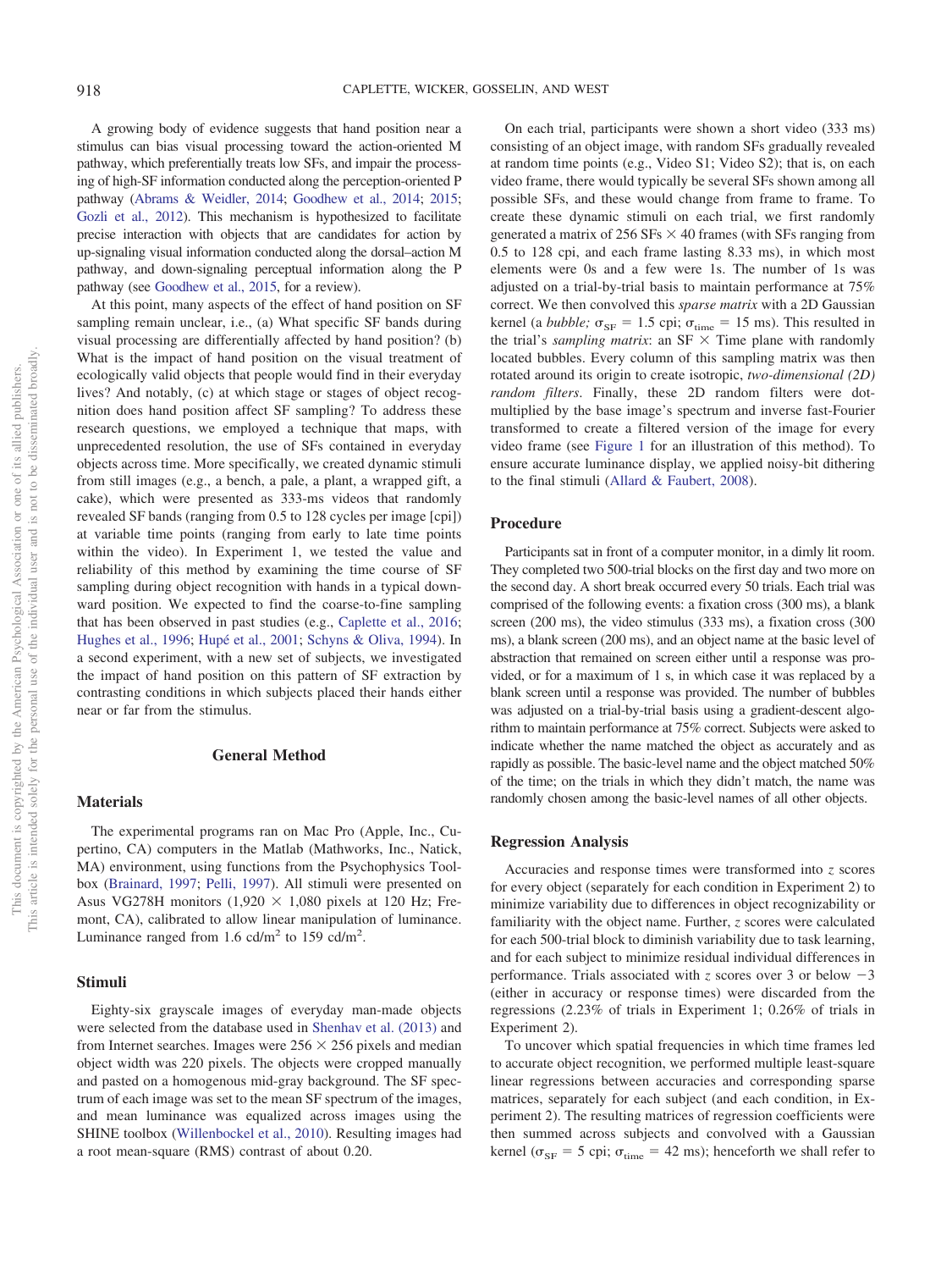

<span id="page-2-0"></span>*Figure 1.* Illustration of the sampling method. On each trial, we randomly generated a matrix of dimensions  $256 \times 40$  (representing respectively SFs and frames) in which most elements were zeros and a few were ones. We then convolved this sparse matrix with a 2D Gaussian kernel (a "bubble"). This resulted in the trial's sampling matrix, shown here as a plane with a number of randomly located bubbles. Every column of this sampling matrix was then rotated around its origin to create isotropic 2D random filters. Finally, these 2D random filters were dot-multiplied by the base image's spectrum and inverse fast Fourier transformed to create a filtered version of the image for every video frame.

these matrices as classification images. The same procedure was repeated with 500 bootstrapped samples, which were then used to transform the summed regression coefficients into *z* scores. Finally, we applied a cluster test [\(Chauvin, Worsley, Schyns, Arguin,](#page-5-16) [& Gosselin, 2005\)](#page-5-16) to the classification images to assess their statistical significance. Given an arbitrary *z*-score threshold (here,  $\pm$ 3.5), this test gives a cluster size, *k*, above which the specified p-value (here,  $p < .05$ , two-tailed), is satisfied, controlling the family-wise error rate (FWER) while taking into account the correlation in the data.

#### **Experiment 1**

In Experiment 1, we tested the value of this new method by examining the time course of SF sampling during object recognition with hands in a typical downward position. We expected to find the classic coarse-to-fine sampling that has been observed in past studies (e.g., [Caplette et al., 2016;](#page-5-11) [Hughes et al., 1996;](#page-5-9) [Hupé](#page-5-10) [et al., 2001;](#page-5-10) [Schyns & Oliva, 1994\)](#page-6-4).

## **Method**

On the campus of the University of Montreal, 23 right-handed adult participants (10 men; mean age  $= 22.14$ ;  $SD = 1.85$ ) were recruited. Subjects had normal or corrected-to-normal vision, and did not suffer from any visual or reading disability. The study was approved by the ethics board of the University of Montreal's Faculty of Arts and Sciences. Written consent from all participants was obtained after the procedure had been fully explained, and a monetary compensation was provided upon completion of the experiment. During the task, chin rests were used to maintain viewing distance at 76 cm; images subtended  $6 \times 6$  degrees of visual angle.

#### **Results and Discussion**

Participants responded correctly on an average of 75.02% of the trials and required an average of 84.32 bubbles to do so. The mean response time was 719 ms. The *z*-scored group-classification im-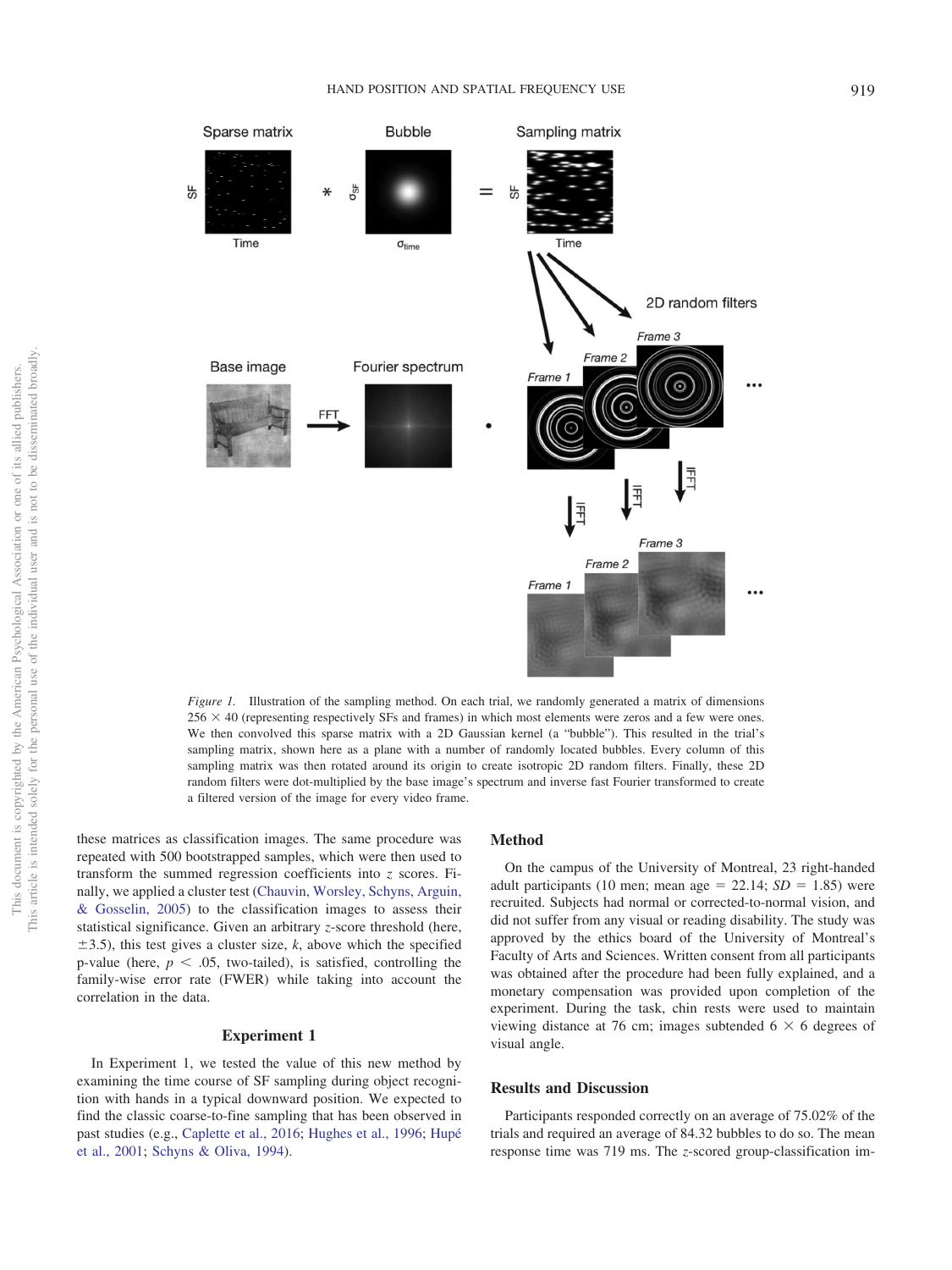

<span id="page-3-0"></span>*Figure 2.* Classification image depicting the correlations between SFtime pixels and accurate object recognition. Pixels enclosed by solid lines are significant ( $p < .05$ , two-tailed, FWER-corrected). Dashed lines represent the best fitting linear SF sampling model (see text for details).

age is illustrated in [Figure 2.](#page-3-0) We included the SFs from 0.08 to 9.83 cycles per degree (cpd; equivalent in this experiment to 0.5 to 59 cpi) in our analyses, because they have been consistently identified as contributing to accurate object recognition (e.g., [Ca](#page-5-17)[plette, West, Gomot, Gosselin, & Wicker, 2014;](#page-5-17) [Caplette et al.,](#page-5-11) [2016;](#page-5-11) [Gold, Bennett, & Sekuler, 1999\)](#page-5-18). The *z* scores indicate the correlation between the presentation of a given SF on a given time frame and accuracy; white curves indicate significant clusters ( $p <$ .05, two-tailed, FWER-corrected). This analysis revealed a first earlier significant cluster that peaked at 2.25 cpd and 13 ms  $(z<sub>max</sub> = 4.49, k = 148)$  and led to accurate object recognition. A second later, significant cluster peaking at 5.08 cpd and 304 ms  $(z_{\text{max}} = 5.05, k = 1,240)$  also led to accurate object recognition. To reduce the dimensionality of the results and characterize them more concisely, we fitted a linear model on the classification image. The model consisted of a surface defined by the inequalities  $a_1 + b_1 t \le f \le a_2 + b_2 t$ , where *f* stands for spatial frequency (cpd), *t* stands for time (s), and  $a_1$ ,  $a_2$ ,  $b_1$ , and  $b_2$  are free parameters. The model was fitted using the Nelder–Mead simplex method. The best fitting model ( $R^2 = 0.67$ ) displayed a clear coarse-to-fine pattern, such that the highest SFs sampled were steadily increasing across time ( $a_2$  = 3.68 cpd;  $b_2$  = 10.32 cpd/s) and such that, perhaps more surprisingly, the lowest SFs sampled were the same throughout the video ( $a_1 = 0.69$  cpd;  $b_1 = 0.00$  cpd/s; see [Figure 2\)](#page-3-0).

In summary, the observed time course of SF sampling matches a coarse-to-fine model, thus confirming what has been observed in previous studies. Further, our method characterized this sampling pattern with greater precision than previous methods and showed that low SFs continue to be used in the latest time frames (see also [Caplette et al., 2016\)](#page-5-11). Together, these results demonstrate the value and the reliability of our method.

## **Experiment 2**

In Experiment 2, we employed the technique that was validated in Experiment 1 to investigate with unprecedented precision how hand position (i.e., when hands are near or far from the stimulus) modulates the time course of SF sampling. We expected to replicate, with everyday objects, the finding that the proximity of the hands to the stimulus enhances the extraction of low SFs and/or impairs the extraction of high SFs reported in the literature. Furthermore, we believed that the high-SF resolution of our method would allow us to detect the precise SFs affected by hand position, and that its high temporal resolution would allow us to discover the precise moments during object recognition that hand position would influence SF processing.

## **Method**

On the campus of the University of Montreal, 28 right-handed adult participants (17 women; mean age  $= 22.1$ ,  $SD = 2.19$ ) were recruited. Subjects had normal or corrected to normal vision, and did not suffer from any visual or reading disability. The study was approved by the ethics board of the University of Montreal's Faculty of Arts and Sciences. Written consent from all participants was obtained after the procedure had been fully explained, and a monetary compensation was provided upon completion of the experiment.

During the task, chin rests were used to maintain viewing distance at 35 cm; images subtended  $13 \times 13$  degrees of visual angle. It is important to note, half the trials were performed with a key press (hands– distal condition), and half were performed with two mice attached to either side of the monitor (hands–proximal condition; see [Gozli et al., 2012\)](#page-5-5). Participants' elbows were resting on the table while in the hands–proximal condition so that no physical effort had to be exerted. Conditions were alternated in blocks of 50 trials (the first condition was counterbalanced among participants).

## **Results and Discussion**

Participants responded correctly on an average of 73.13% of the trials in the hands–proximal condition, and of 74.10% in the hands–distal condition,  $t(27) = 0.96$ ,  $p > .25$ ; they required an average of 66.26 bubbles in the hands–proximal condition, and of 66.93 bubbles in the hands–distal condition,  $t(27) = 0.84$ ,  $p > .25$ . In agreement with a previous study [\(Reed, Grubb, & Steele, 2006\)](#page-6-10), the mean response time was shorter in the hands–proximal condition compared to the hands– distal condition (633 ms vs. 747 ms;  $t(27) = 4.26, p < .001$ .

[Figure 3](#page-4-0) illustrates the *z* scored group classification images for the two conditions and the contrast between them. *Z* scores indicate the correlation between accuracy and the presentation of a given SF on a given time frame; white curves indicate significant clusters ( $p < .05$ , two-tailed, FWER-corrected). In the hands– proximal condition, a first cluster that peaked at 1.27 cpd and 88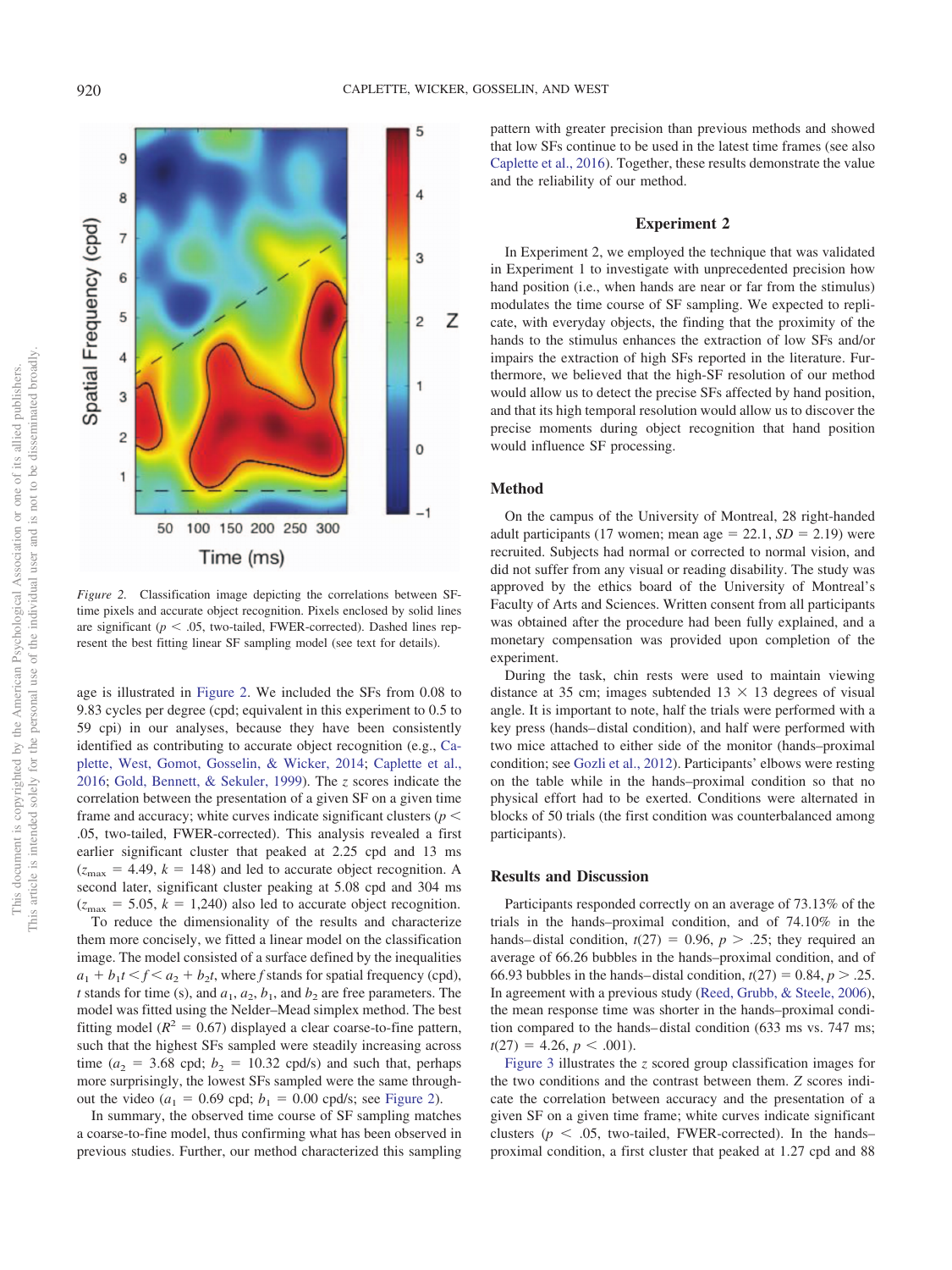

<span id="page-4-0"></span>*Figure 3.* Group classification images depicting the correlations between SF-time pixels and accurate object recognition: (a) hands–proximal condition; (b) hands– distal condition; (c) hands–proximal condition - hands– distal condition. Pixel clusters enclosed by white lines are significant  $(p < .05$ , two-tailed, FWER-corrected).

ms ( $z_{\text{max}}$  = 5.08,  $k$  = 391) and a second cluster that peaked at 0.35 cpd and 296 ms ( $z_{\text{max}}$  = 4.17,  $k = 78$ ) led to accurate object recognition, while a third cluster that peaked at 4.31 cpd and 113 ms ( $z_{\text{max}} = 4.60$ ,  $k = 81$ ) led to inaccurate object recognition. In the hands– distal condition, a unique cluster that peaked at 1.15 cpd and 46 ms ( $z_{\text{max}} = 4.63$ ,  $k = 191$ ) led to statistically significant accurate object recognition. This is very similar to the early SFsampling pattern observed in Experiment 1.

In the contrast between these two conditions, one cluster that peaked at 0.27 cpd and 288 ms ( $z_{\text{max}} = 4.26$ ,  $k = 51$ ) led to more accurate recognition in the hands–proximal condition than in the hands– distal condition, whereas a second cluster that peaked at 4.42 cpd and 104 ms ( $z_{\text{max}} = 4.46$ ,  $k = 124$ ) led to more accurate recognition in the hands– distal condition than the hands–proximal condition.

Given the fact that each object was repeated 23 times, on average, during the course of the experiment (although always with different SFs revealed at different moments), we tested whether there was some learning effect. To do that, we contrasted classification images derived from the first and last blocks of trials. We did not find any significant difference; however, this result should be interpreted carefully, given the poor signal-to-noise ratio in our data.

In summary, we showed that the sampling of relatively high SFs peaking at 4.42 cpd was impaired and that the sampling of relatively low SFs peaking at 0.27 cpd was enhanced when objects were near the hands. Most important, by evaluating the time course of SF sampling when hands were near target objects, we showed that the bias toward low SF processing occurred in the latest time frames at around 288 ms, whereas the decreased sensitivity to high SFs occurred around 104 ms.

#### **General Discussion**

The main goal of the present study was to investigate how the time course of SF sampling is altered when objects are presented near the hands. On each trial, subjects had to recognize an object from a brief video sampling random SFs on random frames; we then reverse-correlated the revealed SFs and time frames with

response accuracy. This technique allowed us to map the time course of SF sampling with unprecedented precision.

We first put our method to the test by examining the time course of SF sampling in a basic object-recognition task. As expected, we observed the classic coarse-to-fine sampling reported in the literature [\(Caplette et al., 2016;](#page-5-11) [Hughes et al., 1996;](#page-5-9) [Hupé et al., 2001;](#page-5-10) [Schyns & Oliva, 1994\)](#page-6-4). However, our method allowed us to characterize this coarse-to-fine sampling with much greater precision than previous methods, notably indicating that low SFs are used continuously. These results demonstrate the value and the reliability of our method.

In our second experiment, we tackled our main research question: How exactly does hand position alter SF sampling? We replicated the finding—and extended it to everyday objects—that the prioritization of objects near the hands is driven by an increased use of relatively low SFs and a decreased use of relatively high SFs when hands were proximal to the target object. What is important to note is our high-resolution technique provided the increased resolution to reveal that this effect is driven specifically by low SFs peaking at 0.27 cpd and high SFs peaking at 4.42 cpd. These results are consistent with a biasing of processing toward magnocellular pathways when hands are near the stimuli.

Most important to note: This technique gave us a novel opportunity to examine the time course of SF use as a function of hand position. In both hands–proximal and – distal conditions, low SFs in early stages of object recognition (peaking at 46 ms and 88 ms) contributed to accurate object recognition, and high SFs presented around 113 ms led to decreased accuracy in the hands–proximal condition. In later stages of object recognition (around 288 ms), low SFs contributed significantly more to accurate object identification in the hands–proximal condition than in the hands– distal condition.

The time course of the effect of hand position on SF sampling informs us about underlying object-recognition mechanisms. The discovery that hand position modulates SF sampling in later time frames  $(>100 \text{ ms})$  suggests that the effect is attentional rather than purely perceptual. The fact that hand position modulates the use of high SFs seen around 113 ms and low SFs seen around 288 ms in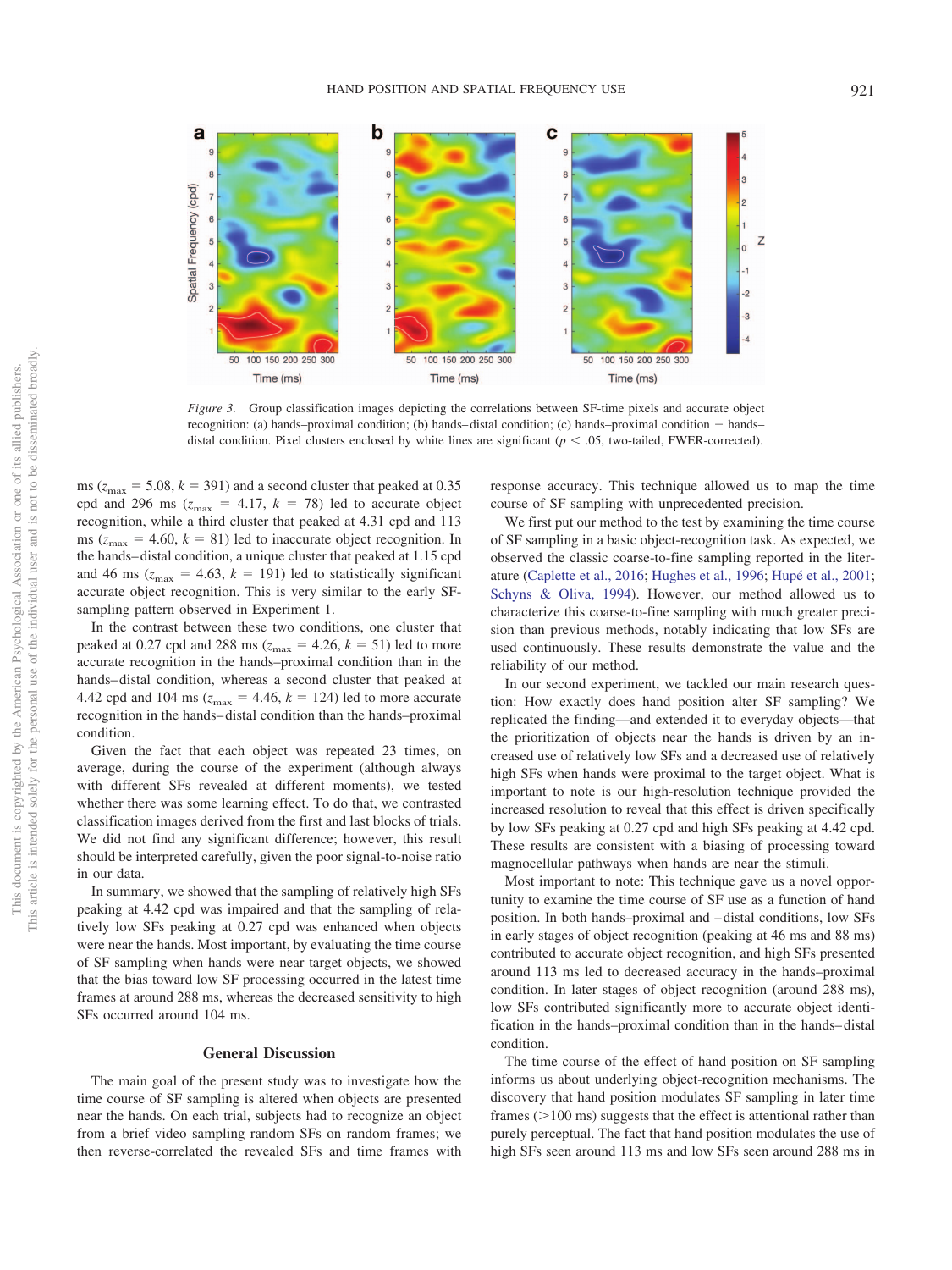922 CAPLETTE, WICKER, GOSSELIN, AND WEST

the videos implies that this information is processed by the brain later than these latencies. This is relatively late by objectrecognition standards: the first bottom-up object processing sweep is believed to extend up to about 100 ms after stimulus onset [\(Lamme & Roelfsema, 2000\)](#page-6-11). Thus, the effect of hand position on SF processing appears to have a top-down component, which involves attentional selection of visual information. Some researchers have already proposed that space near the hands is attentionally prioritized [\(Abrams, Davoli, Du, Knapp, & Paull,](#page-5-19) [2008;](#page-5-19) [Reed et al., 2006;](#page-6-10) [Reed, Betz, Garza, & Roberts, 2010\)](#page-6-12); our findings furthermore elucidate that specific SFs are prioritized or inhibited in the near-hands space. This finding reconciles attentional and magnocellular accounts of the hands effect: Attention acts on specific SFs by biasing processing toward the magnocellular or parvocellular pathway (attention can exert its influence as early as the LGN; e.g., [O'Connor, Fukui, Pinsk, & Kastner, 2002;](#page-6-13) [McAlonan, Cavanaugh, & Wurtz, 2008\)](#page-6-14). Faster processing in near-hands space (e.g., [Reed et al., 2006\)](#page-6-10) might be due to this biasing toward the magnocellular pathway, which conducts information at a faster rate (see [Gozli et al., 2012\)](#page-5-5).

Further, the recently discovered interaction between the attentional demands of a given task and the SFs modulated by hand position also supports the hypothesis that the effect of hands on SF use is attentional [\(Goodhew & Clarke, 2016\)](#page-5-20). Future studies using this new, dynamic stimulus-presentation method could help confirm this conclusion. For example, both the attentional demands and hand position could be manipulated (as in [Goodhew & Clarke,](#page-5-20) [2016\)](#page-5-20), and the similarity of the time frames of the effects of both factors could be assessed. In a related way, we could also evaluate the time course of SF use in a condition that emphasizes top-down processing, and in another that emphasizes bottom-up processing (e.g., through priming the object identity or not before the stimulus). By verifying if the hand-position effect can be explained by the effect of either condition, we could disentangle these two explanations; in addition, this would provide a powerful test of popular object-recognition models (e.g., [Bar, 2003;](#page-5-21) [Bullier, 2001\)](#page-5-22).

In conclusion, our results demonstrate that the visual system biases processing in magnocellular and parvocellular pathways according to hand position at a late processing stage. Using the method introduced in this paper, future studies can examine how the hand–position phenomenon interacts with different attentional demands.

#### **References**

- <span id="page-5-19"></span>Abrams, R. A., Davoli, C. C., Du, F., Knapp, W. H., III, & Paull, D. (2008). Altered vision near the hands. *Cognition, 107,* 1035–1047. [http://dx.doi](http://dx.doi.org/10.1016/j.cognition.2007.09.006) [.org/10.1016/j.cognition.2007.09.006](http://dx.doi.org/10.1016/j.cognition.2007.09.006)
- <span id="page-5-2"></span>Abrams, R. A., & Weidler, B. J. (2014). Trade-offs in visual processing for stimuli near the hands. *Attention, Perception, & Psychophysics, 76,* 383–390. <http://dx.doi.org/10.3758/s13414-013-0583-1>
- <span id="page-5-15"></span>Allard, R., & Faubert, J. (2008). The noisy-bit method for digital displays: Converting a 256 luminance resolution into a continuous resolution. *Behavior Research Methods, 40,* 735–743. [http://dx.doi.org/10.3758/](http://dx.doi.org/10.3758/BRM.40.3.735) [BRM.40.3.735](http://dx.doi.org/10.3758/BRM.40.3.735)
- <span id="page-5-21"></span>Bar, M. (2003). A cortical mechanism for triggering top-down facilitation in visual object recognition. *Journal of Cognitive Neuroscience, 15,* 600 – 609. <http://dx.doi.org/10.1162/089892903321662976>
- <span id="page-5-13"></span>Bar, M., Kassam, K. S., Ghuman, A. S., Boshyan, J., Schmid, A. M., Dale, A. M., . . . Halgren, E. (2006). Top-down facilitation of visual recognition. *Proceedings of the National Academy of Sciences of the United*

*States of America, 103,* 449 – 454. [http://dx.doi.org/10.1073/pnas](http://dx.doi.org/10.1073/pnas.0507062103) [.0507062103](http://dx.doi.org/10.1073/pnas.0507062103)

- <span id="page-5-0"></span>Bekkering, H., & Neggers, S. F. (2002). Visual search is modulated by action intentions. *Psychological Science, 13,* 370 –374. [http://dx.doi.org/](http://dx.doi.org/10.1111/j.0956-7976.2002.00466.x) [10.1111/j.0956-7976.2002.00466.x](http://dx.doi.org/10.1111/j.0956-7976.2002.00466.x)
- <span id="page-5-14"></span>Brainard, D. H. (1997). The psychophysics toolbox. *Spatial Vision, 10,* 433– 436. <http://dx.doi.org/10.1163/156856897X00357>
- <span id="page-5-22"></span>Bullier, J. (2001). Integrated model of visual processing. *Brain Research Reviews, 36,* 96 –107. [http://dx.doi.org/10.1016/S0165-0173\(01\)00085-6](http://dx.doi.org/10.1016/S0165-0173%2801%2900085-6)
- <span id="page-5-17"></span>Caplette, L., West, G., Gomot, M., Gosselin, F., & Wicker, B. (2014). Affective and contextual values modulate spatial frequency use in object recognition. *Frontiers in Psychology: Perception Science, 5,* 512. [http://](http://dx.doi.org/10.3389/fpsyg.2014.00512) [dx.doi.org/10.3389/fpsyg.2014.00512](http://dx.doi.org/10.3389/fpsyg.2014.00512)
- <span id="page-5-11"></span>Caplette, L., Wicker, B., & Gosselin, F. (2016). Atypical time course of object recognition in autism spectrum disorder. *Scientific Reports, 6,* 35494. <http://dx.doi.org/10.1038/srep35494>
- <span id="page-5-16"></span>Chauvin, A., Worsley, K. J., Schyns, P. G., Arguin, M., & Gosselin, F. (2005). Accurate statistical tests for smooth classification images. *Journal of Vision, 5,* 659 – 667. <http://dx.doi.org/10.1167/5.9.1>
- <span id="page-5-6"></span>Derrington, A. M., & Lennie, P. (1984). Spatial and temporal contrast sensitivities of neurones in lateral geniculate nucleus of macaque. *The Journal of Physiology, 357,* 219 –240. [http://dx.doi.org/10.1113/jphysiol](http://dx.doi.org/10.1113/jphysiol.1984.sp015498) [.1984.sp015498](http://dx.doi.org/10.1113/jphysiol.1984.sp015498)
- <span id="page-5-7"></span>De Valois, R. L., Albrecht, D. G., & Thorell, L. G. (1982). Spatial frequency selectivity of cells in macaque visual cortex. *Vision Research, 22,* 545–559. [http://dx.doi.org/10.1016/0042-6989\(82\)90113-4](http://dx.doi.org/10.1016/0042-6989%2882%2990113-4)
- <span id="page-5-1"></span>Fagioli, S., Hommel, B., & Schubotz, R. I. (2007). Intentional control of attention: Action planning primes action-related stimulus dimensions. *Psychological Research, 71,* 22–29. [http://dx.doi.org/10.1007/s00426-](http://dx.doi.org/10.1007/s00426-005-0033-3) [005-0033-3](http://dx.doi.org/10.1007/s00426-005-0033-3)
- <span id="page-5-12"></span>Goddard, E., Carlson, T. A., Dermody, N., & Woolgar, A. (2016). Representational dynamics of object recognition: Feedforward and feedback information flows. *NeuroImage, 128,* 385–397. [http://dx.doi.org/10](http://dx.doi.org/10.1016/j.neuroimage.2016.01.006) [.1016/j.neuroimage.2016.01.006](http://dx.doi.org/10.1016/j.neuroimage.2016.01.006)
- <span id="page-5-18"></span>Gold, J. M., Bennett, P. J., & Sekuler, A. B. (1999). Identification of band-pass filtered letters and faces by human and ideal observers. *Vision Research, 39,* 3537–3560.
- <span id="page-5-8"></span>Goodale, M. A., & Milner, A. D. (1992). Separate visual pathways for perception and action. *Trends in Neurosciences, 15,* 20 –25. [http://dx.doi](http://dx.doi.org/10.1016/0166-2236%2892%2990344-8) [.org/10.1016/0166-2236\(92\)90344-8](http://dx.doi.org/10.1016/0166-2236%2892%2990344-8)
- <span id="page-5-20"></span>Goodhew, S. C., & Clarke, R. (2016). Contributions of parvocellular and magnocellular pathways to visual perception near the hands are not fixed, but can be dynamically altered. *Psychonomic Bulletin & Review, 23,* 156 –162. <http://dx.doi.org/10.3758/s13423-015-0844-1>
- <span id="page-5-3"></span>Goodhew, S. C., Edwards, M., Ferber, S., & Pratt, J. (2015). Altered visual perception near the hands: A critical review of attentional and neurophysiological models. *Neuroscience and Biobehavioral Reviews, 55,* 223–233. <http://dx.doi.org/10.1016/j.neubiorev.2015.05.006>
- <span id="page-5-4"></span>Goodhew, S. C., Fogel, N., & Pratt, J. (2014). The nature of altered vision near the hands: Evidence for the magnocellular enhancement account from object correspondence through occlusion. *Psychonomic Bulletin & Review, 21,* 1452–1458. <http://dx.doi.org/10.3758/s13423-014-0622-5>
- <span id="page-5-5"></span>Gozli, D. G., West, G. L., & Pratt, J. (2012). Hand position alters vision by biasing processing through different visual pathways. *Cognition, 124,* 244 –250. <http://dx.doi.org/10.1016/j.cognition.2012.04.008>
- <span id="page-5-9"></span>Hughes, H. C., Nozawa, G., & Kitterle, F. (1996). Global precedence, spatial frequency channels, and the statistics of natural images. *Journal of Cognitive Neuroscience, 8,* 197–230. [http://dx.doi.org/10.1162/jocn](http://dx.doi.org/10.1162/jocn.1996.8.3.197) [.1996.8.3.197](http://dx.doi.org/10.1162/jocn.1996.8.3.197)
- <span id="page-5-10"></span>Hupé, J. M., James, A. C., Girard, P., Lomber, S. G., Payne, B. R., & Bullier, J. (2001). Feedback connections act on the early part of the responses in monkey visual cortex. *Journal of Neurophysiology, 85,* 134 –145.